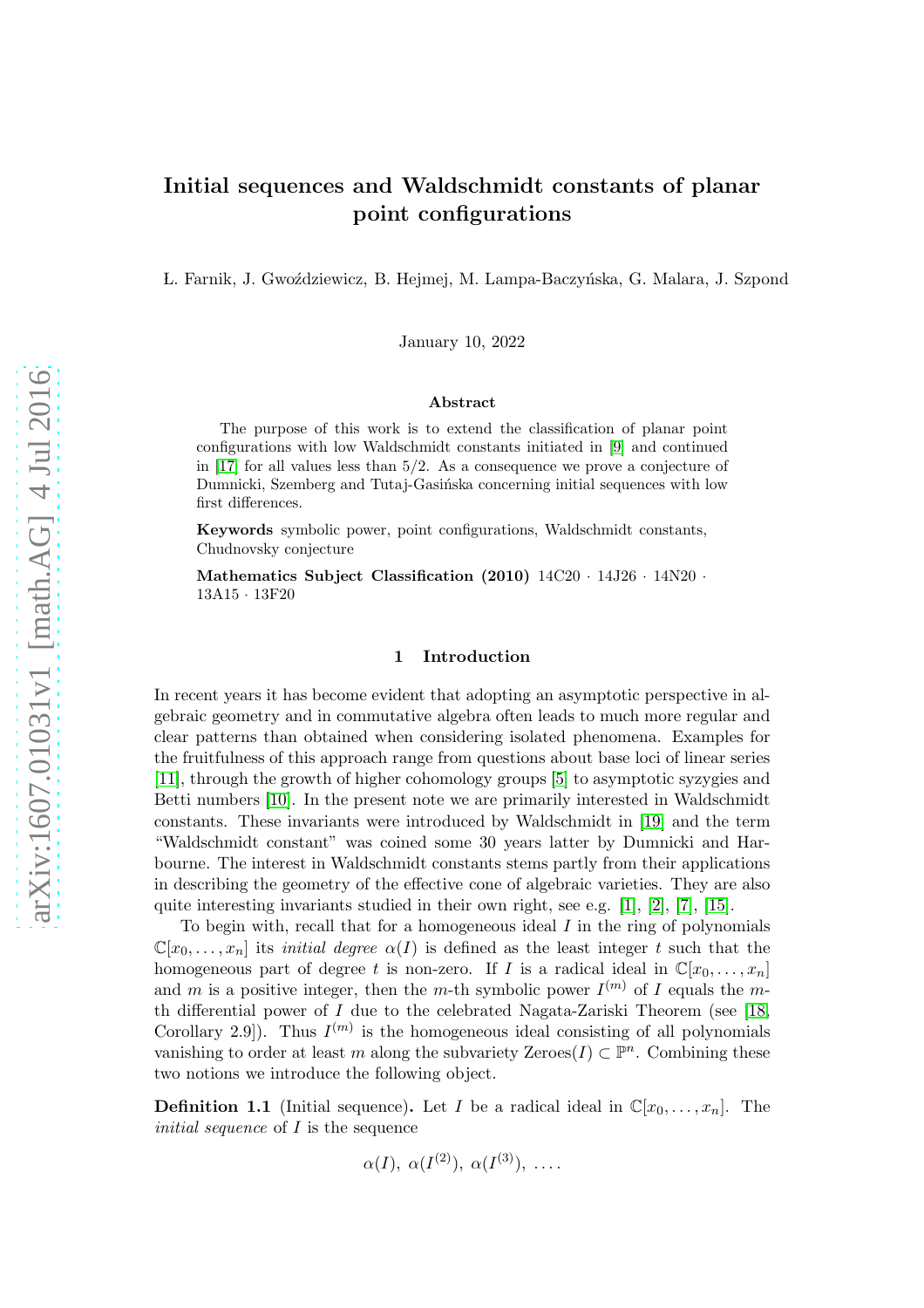It is easy to see that the initial sequence is strictly growing and subadditive, i.e. the inequality

$$
\alpha(I^{(m+n)}) \leqslant \alpha(I^{(m)}) + \alpha(I^{(n)})
$$

holds for all  $m, n \geq 1$ . Fekete's Lemma (see [\[13\]](#page-9-8)) implies then the existence of the following limit.

Definition 1.2 (Waldschmidt constant). The *Waldschmidt constant* of a homogeneous ideal  $I \subset \mathbb{C}[x_0,\ldots,x_n]$  is the real number

$$
\widehat{\alpha}(I) = \lim_{m \to \infty} \frac{\alpha(I^{(m)})}{m}.
$$

It follows also from [\[13\]](#page-9-8) that  $\hat{\alpha}(I)$  can be alternatively computed as the infimum

$$
\widehat{\alpha}(I) = \inf \frac{\alpha(I^{(m)})}{m}.
$$

Using the classification types of [\[14\]](#page-9-9) for  $n \leq 8$  points in  $\mathbb{P}^2$ , Harbourne determined the Waldschmidt constant  $\hat{\alpha}(I_Z)$  for a reduced scheme Z of each type. Harbourne's unpublished list is available online at [\[16\]](#page-9-10). In the present work we extend this classification a little bit. Our first main result shows that the geometry prohibits too small Waldschmidt constants of more than 9 points.

**Theorem A.** Let Z be a set of  $s \geq 9$  points in  $\mathbb{P}^2$  and let I be its radical ideal. If

$$
\widehat{\alpha}(I) < \frac{5}{2},
$$

*then* Z

- *is contained in a conic and consequently*  $\hat{\alpha}(I) \leq 2$ , *or*;
- *is a set of nine points arranged as indicated in Figure [8](#page-5-0) and*  $\hat{\alpha}(I) = \frac{17}{7}$ .

This result in a more detailed form is proved below as Theorem [2.3.](#page-2-0) We apply Theorem A to complete the works of Dumnicki, Szemberg and Tutaj-Gasińska [\[8\]](#page-9-11) and  $[9]$  concerning properties of initial sequences of points in  $\mathbb{P}^2$ . Our second main result is the proof of Conjecture 4.6 from [\[8\]](#page-9-11).

**Theorem B.** Let Z be a finite set of points in  $\mathbb{P}^2$  and let I be its radical ideal. *Assume that for some integer* m *we have*

$$
\alpha(I^{(m+k)}) = \alpha(I^{(m)}) + 2k
$$

*for*  $k = 1, 2, 3, 4$ *. Then* Z *is contained in a conic.* 

Remark 1.3. It is natural to study the question if a certain number of differences in the initial sequence of  $Z$  equal to some integer  $d$  implies that  $Z$  is contained in a curve of degree d for arbitrary d. It has been proved to be the case for  $d = 1$  in [\[8,](#page-9-11)] Corollary 3.5. On the other hand  $[8, Example 4.14]$  and  $[9, Proposition 4.2]$  show that for  $d \geq 3$  the analogous property does not hold. Our result completes thus the picture for  $d = 2$ . It would be interesting to understand better the role of the rationality of lines and conics on  $\mathbb{P}^2$  with regard to this property.

Throughout the paper we work over the field  $\mathbb C$  of complex numbers.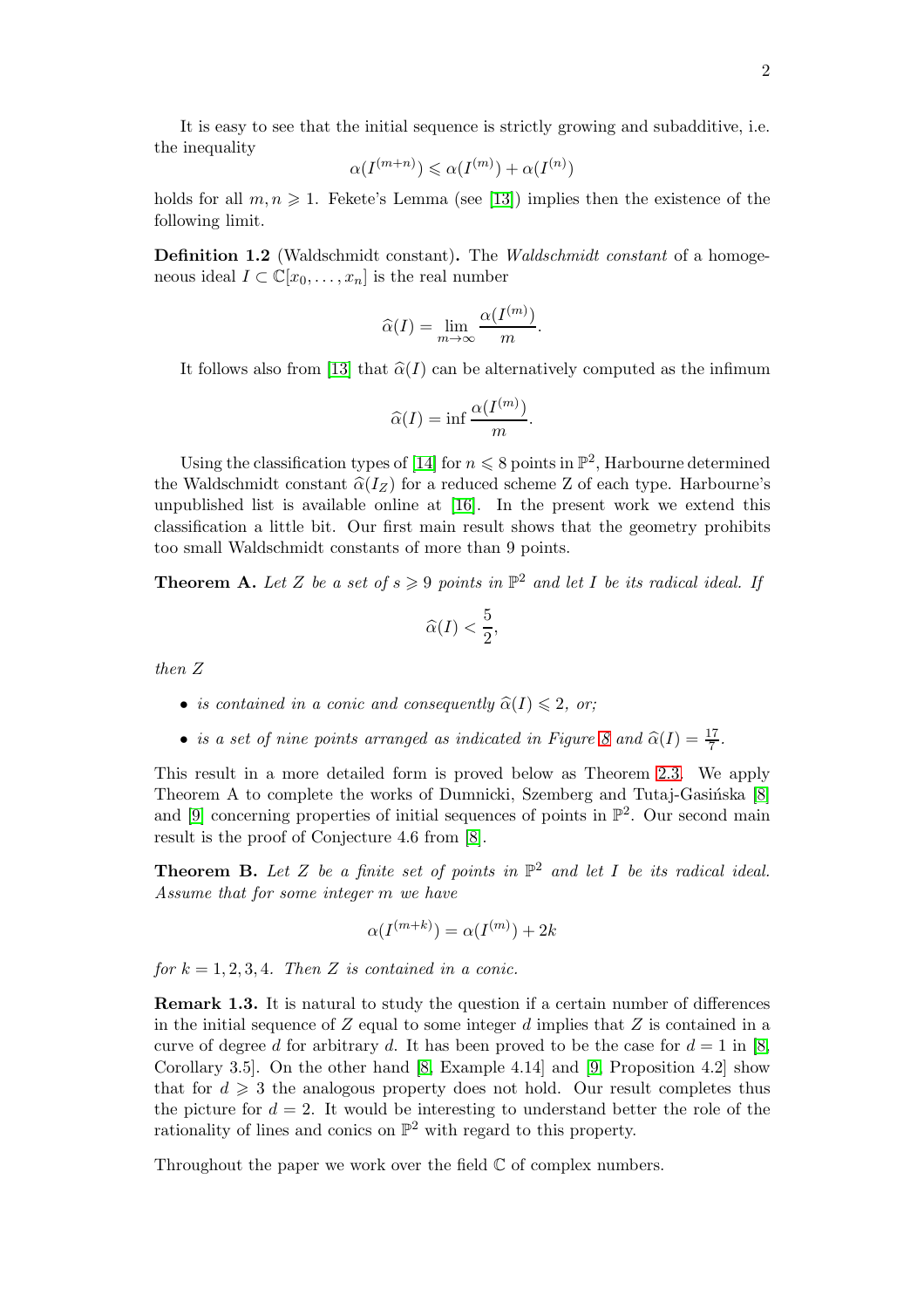## 2 Initial sequences and their properties

Waldschmidt constants of radical ideals of points in complex projective spaces were studied by Chudnovsky in [\[3\]](#page-9-12). In particular he observed that the initial degree  $\alpha(I)$ of an ideal I (the first term in the initial sequence) and its asymptotic cousin  $\hat{\alpha}(I)$ are surprisingly closely related and asked if the following statement is true.

Conjecture 2.1 (Chudnovsky). *Let* I *be a radical ideal of a finite set of points in* P n *. Then the inequality*

$$
\frac{\alpha(I) + n - 1}{n} \leqslant \frac{\alpha(I^{(m)})}{m}
$$

*holds for all*  $m \geq 1$ *. In particular* 

$$
\frac{\alpha(I)+n-1}{n}\leqslant \widehat{\alpha}(I).
$$

This conjecture was proved for  $n = 2$  by Chudnovsky in [\[3\]](#page-9-12) using some variants of Schwarz Lemma and Bombieri results on plurisubharmonic functions. Some special cases have been investigated by Demailly in [\[6\]](#page-9-13). Esnault and Viehweg using methods of complex projective geometry have proved the following useful result, see [\[12,](#page-9-14) Inégalité A.

Theorem 2.2 (Esnault – Viehweg). *Let* I *be a radical ideal of a finite set of points*  $\lim_{n \to \infty} P^n$  *with*  $n \geq 2$ . Let  $k \leq m$  be two integers. Then

<span id="page-2-1"></span>
$$
\frac{\alpha(I^{(k)}) + 1}{k + n - 1} \leq \frac{\alpha(I^{(m)})}{m},\tag{1}
$$

*in particular*

$$
\frac{\alpha(I^{(k)})+1}{k+n-1}\leqslant \widehat{\alpha}(I).
$$

In the aforementioned paper [\[3\]](#page-9-12) Chudnovsky announced (in the text right after Theorem 8) the feasibility of enumerating all Waldschmidt constants of all configurations of up to 9 points in  $\mathbb{P}^2$ . In Appendix 1 of that paper, he also listed some point configurations and corresponding constants. The complete list of all configurations of up to 8 points was found by Geramita, Harbourne and Migliore in [\[14\]](#page-9-9). They computed all possible Hilbert functions of fat point subschemes supported on up to 8 points in  $\mathbb{P}^2$ . We denote by  $\mathcal{H}(s,n)$  the configuration number n for s points from Tables 1, 3 and 5 in [\[14\]](#page-9-9).

For 9 or more points there seem to be infinitely many possible values of Waldschmidt constants so that a complete classification is not possible. Here we show some restrictions on possible values of Waldschmidt constants. The following Theorem implies immediately Theorem A. Note that configurations of points with  $\hat{\alpha}(I) < 9/4$  have been classified in [\[9,](#page-9-0) Main Theorem].

<span id="page-2-0"></span>**Theorem 2.3** (Configurations of points with  $\hat{\alpha}(I) < 5/2$ ). Let I be the radical ideal *of a set*  $Z$  *of s points in*  $\mathbb{P}^2$ *. If* 

$$
\widehat{\alpha}(I) < \frac{5}{2},
$$

*then one of the following cases holds:*

- *a)*  $\hat{\alpha}(I) = 1$  *and* Z *is contained in a line*,
- *b*)  $\hat{\alpha}(I) = 2 \frac{1}{s-1}$  and exactly  $s 1$  points are collinear,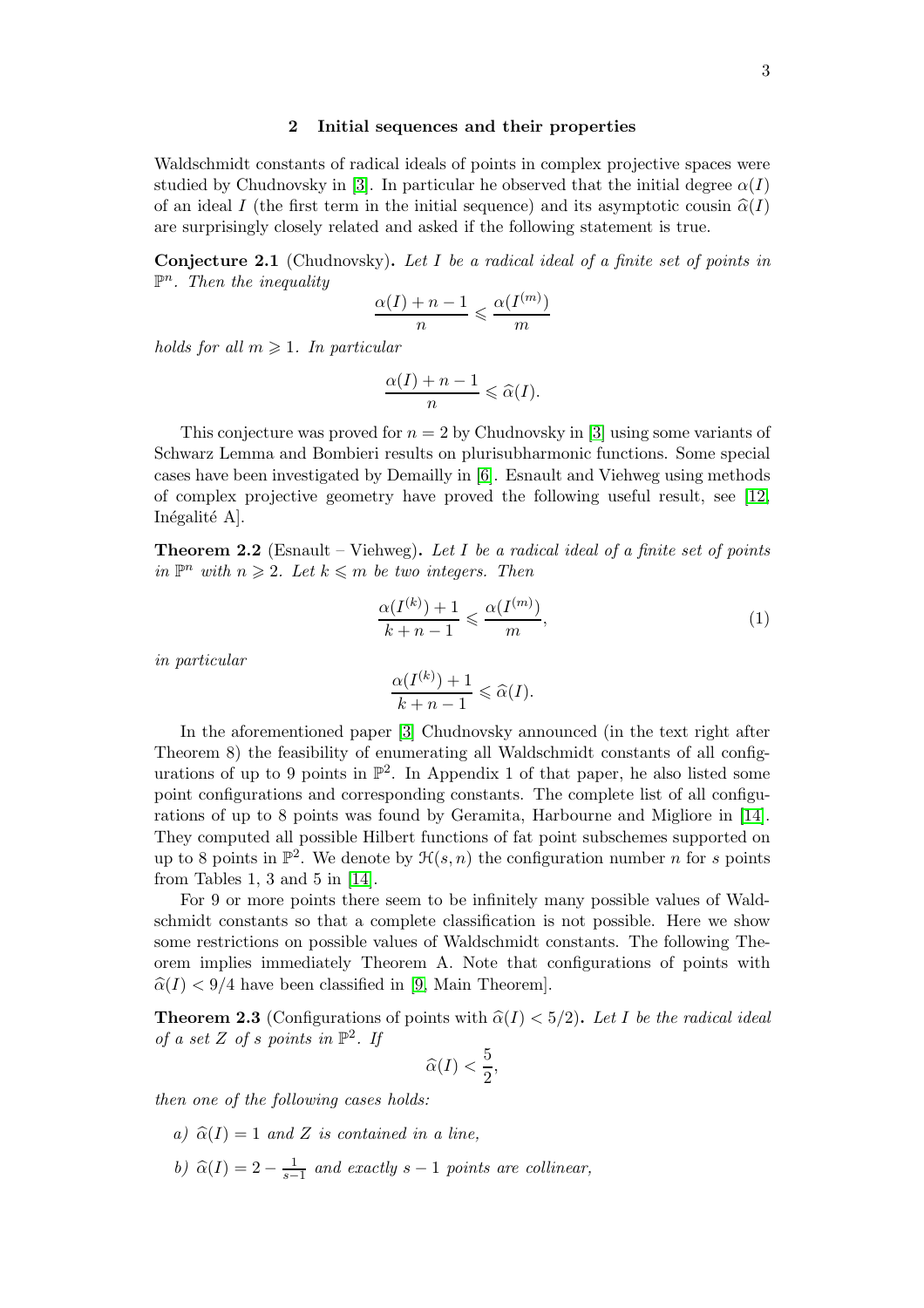*c)*  $\widehat{\alpha}(I) = 2$  *and* 

- Z *is contained in a conic, or*
- <span id="page-3-0"></span>– Z *is the configuration* H(6, 10) *of six points indicated in Figure [1,](#page-3-0)*



Figure 1:  $\mathcal{H}(6, 10), \hat{\alpha}(I) = 2$ 

<span id="page-3-1"></span>*d)*  $\hat{\alpha}(I) = 9/4$  *and* Z *is the configuration*  $\mathcal{H}(6, 9)$  *of six points indicated in Figure [2,](#page-3-1)*



<span id="page-3-2"></span>*e)*  $\hat{\alpha}(I) = 16/7$  *and* Z *is the configuration*  $\mathcal{H}(7, 17)$  *of seven points indicated in Figure [3,](#page-3-2)*



Figure 3:  $\mathcal{H}(7, 17), \ \hat{\alpha}(I) = \frac{16}{7}$ 

*f*)  $\widehat{\alpha}(I) = 7/3$  *and* 

 $- Z$  *is one of the configurations*  $H(6, 2)$  *or*  $H(6, 5)$  *of six points indicated in Figure [4,](#page-4-0) or*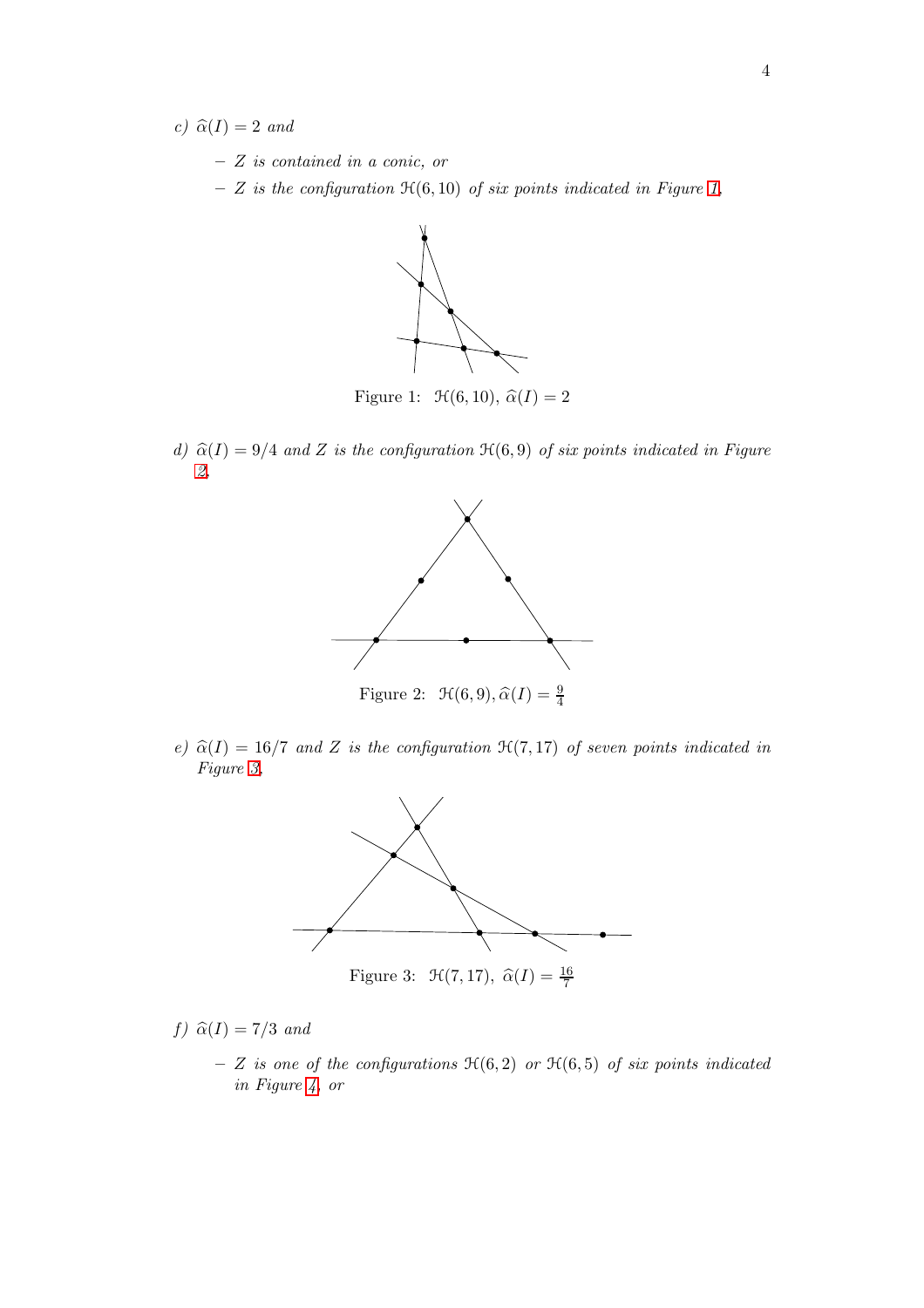<span id="page-4-0"></span>

Figure 4:  $\hat{\alpha}(I) = \frac{7}{3}$ 

 $- Z$  *is one of the configurations*  $\mathcal{H}(7, 13)$ *,*  $\mathcal{H}(7, 21)$  *or*  $\mathcal{H}(7, 29)$  *of seven points indicated in Figure [5,](#page-4-1) or*

<span id="page-4-1"></span>

<span id="page-4-2"></span>– Z *is one of the configurations* H(8, 119) *or* H(8, 137) *of eight points indicated in Figure [6,](#page-4-2)*



Figure 6:  $\hat{\alpha}(I) = \frac{7}{3}$ 

*g)*  $\hat{\alpha}(I) = 12/5$  *and* Z *is a set of six points not contained in a conic and no three points are collinear,*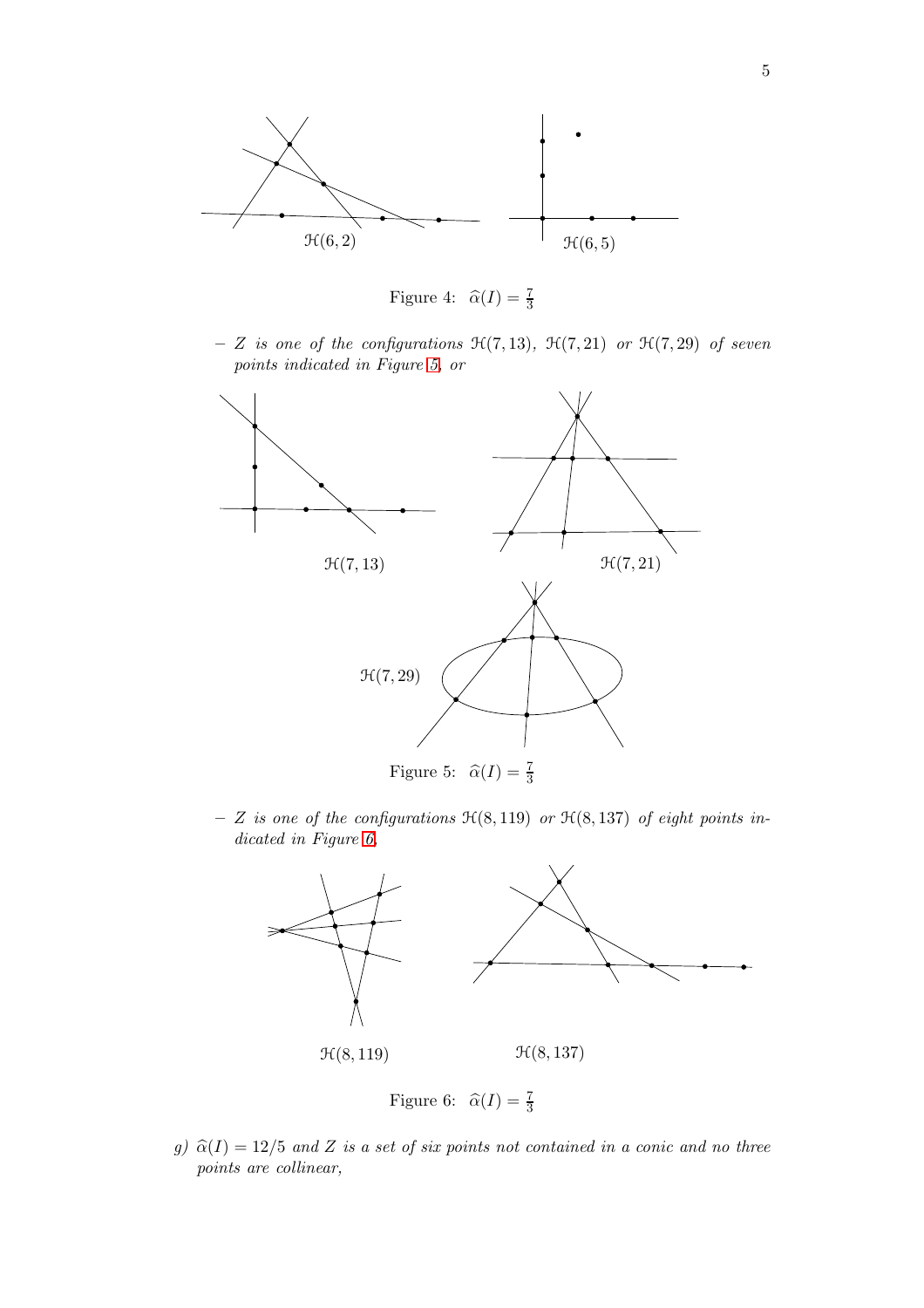<span id="page-5-1"></span>*h)*  $\hat{\alpha}(I) = 17/7$  *and* 

– Z *is the configuration* H(8, 136) *of eight points indicated in Figure [7,](#page-5-1) or*



<span id="page-5-0"></span>– Z *is a configuration of nine points indicated in Figure [8.](#page-5-0)*



*Proof.* It suffices to show that the conditions

$$
\widehat{\alpha}(I) < \frac{5}{2} \quad \text{and} \quad s \geqslant 10,
$$

imply  $\widehat{\alpha}(I) \leq 2$ , and

$$
\frac{7}{3} \leqslant \widehat{\alpha}(I) < \frac{5}{2} \quad \text{and} \quad s = 9,
$$

imply  $\widehat{\alpha}(I) = \frac{17}{7}$  and the configuration is exactly that indicated in Figure [8.](#page-5-0) Indeed, the rest follows from looking up the list in [\[16\]](#page-9-10).

Let  $Z = \{P_1, \ldots, P_8, P_9, \ldots, P_s\}$  be a configuration of  $s \geq 9$  points. Assume that Z is not contained in a conic (as otherwise obviously  $\hat{\alpha}(I) \leq 2$ ). Since Z is not contained in a conic, there is also a subset  $W \subseteq Z$  of 8 points not contained in a conic. Renumbering the points if necessary, we may assume that  $W = \{P_1, \ldots, P_8\}.$ Then  $\hat{\alpha}(I_W) = \frac{7}{3}$  or  $\hat{\alpha}(I_W) = \frac{17}{7}$  and W is one of the configurations  $\mathcal{H}(8, 119)$ ,  $\mathcal{H}(8, 136)$  or  $\mathcal{H}(8, 137)$ .

**Case**  $\mathcal{H}(8, 119)$ . In this case W is indicated in Figure [9.](#page-6-0)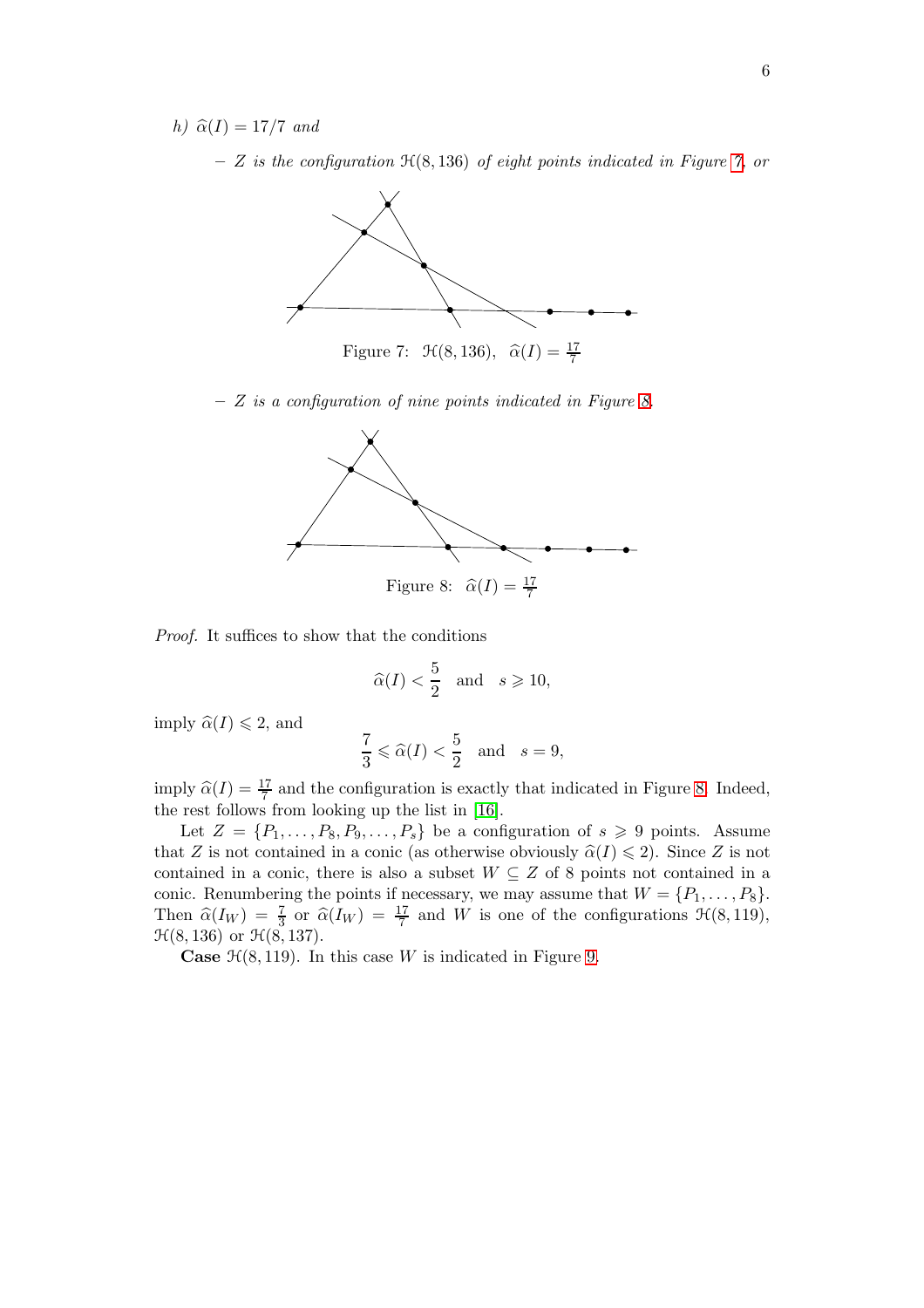<span id="page-6-0"></span>

Figure 9: Case  $\mathcal{H}(8, 119)$ 

The idea now is to replace W by  $W' = \{P_2, \ldots, P_9\}$ . Since  $U = \{P_2, \ldots, P_8\}$  is not contained in a conic, neither is  $W'$ , so that it must be  $\hat{\alpha}(I_{W'}) = \frac{7}{3}$  and  $W'$  is again one of the configurations  $\mathcal{H}(8, 119)$ ,  $\mathcal{H}(8, 136)$  or  $\mathcal{H}(8, 137)$ . Since U has no 4 collinear points,  $W' = U \cup \{P_9\}$  cannot have 5 collinear points, so that W' must be again of the type  $\mathcal{H}(8, 119)$ . Since the triple point of the configuration is fixed in  $P_2$ , it is elementary to check that the only way to complete U to the  $\mathcal{H}(8, 119)$ configuration is by adding the point  $P_1$ , a contradiction.

<span id="page-6-1"></span>**Case**  $\mathcal{H}(8, 137)$ . In this case W is indicated in Figure [10.](#page-6-1)



Figure 10: Case  $\mathcal{H}(8, 137)$ 

Now we replace W by  $W' = \{P_2, ..., P_9\}$ . Since  $U = \{P_2, ..., P_8\}$  is not contained in a conic, neither is  $W'$ . So again  $W'$  must be one of the configurations  $\mathfrak{H}(8, 119)$ ,  $\mathfrak{H}(8, 136)$  or  $\mathfrak{H}(8, 137)$ . Assume that W' is of type  $\mathfrak{H}(8, 119)$ . Since U contains only one set of four collinear points, the point  $P_9$  must lie either on the line  $P_2P_3$  or on the line  $P_2P_4$ . Since these cases are equivalent we may assume, without loss of generality, that  $P_9$  lies on the line  $P_2P_3$ . But  $P_9$  must also lie on two lines, each containing three points. There is only one such possibility: the point  $P_9$  has to lie on both lines,  $P_5P_6$  and  $P_5P_7$ , a contradiction.

Now we consider the case that  $W'$  is of type  $\mathcal{H}(8, 137)$ . Then  $P_9$  must be the intersection point of the line  $P_3P_4$  and a line passing through two other points. That must be again the point  $P_1$ . A contradiction.

Hence  $W'$  is of the type  $\mathcal{H}(8, 136)$ . Then the point  $P_9$  must be on the line  $P_6P_7$ . Thus the set  $Z' = W' \cup \{P_1\}$  is indicated in Figure [8.](#page-5-0) We will complete the argument in the Case of 9 points below.

**Case**  $\mathcal{H}(8, 136)$ . In this situation W is presented in Figure [11.](#page-7-0)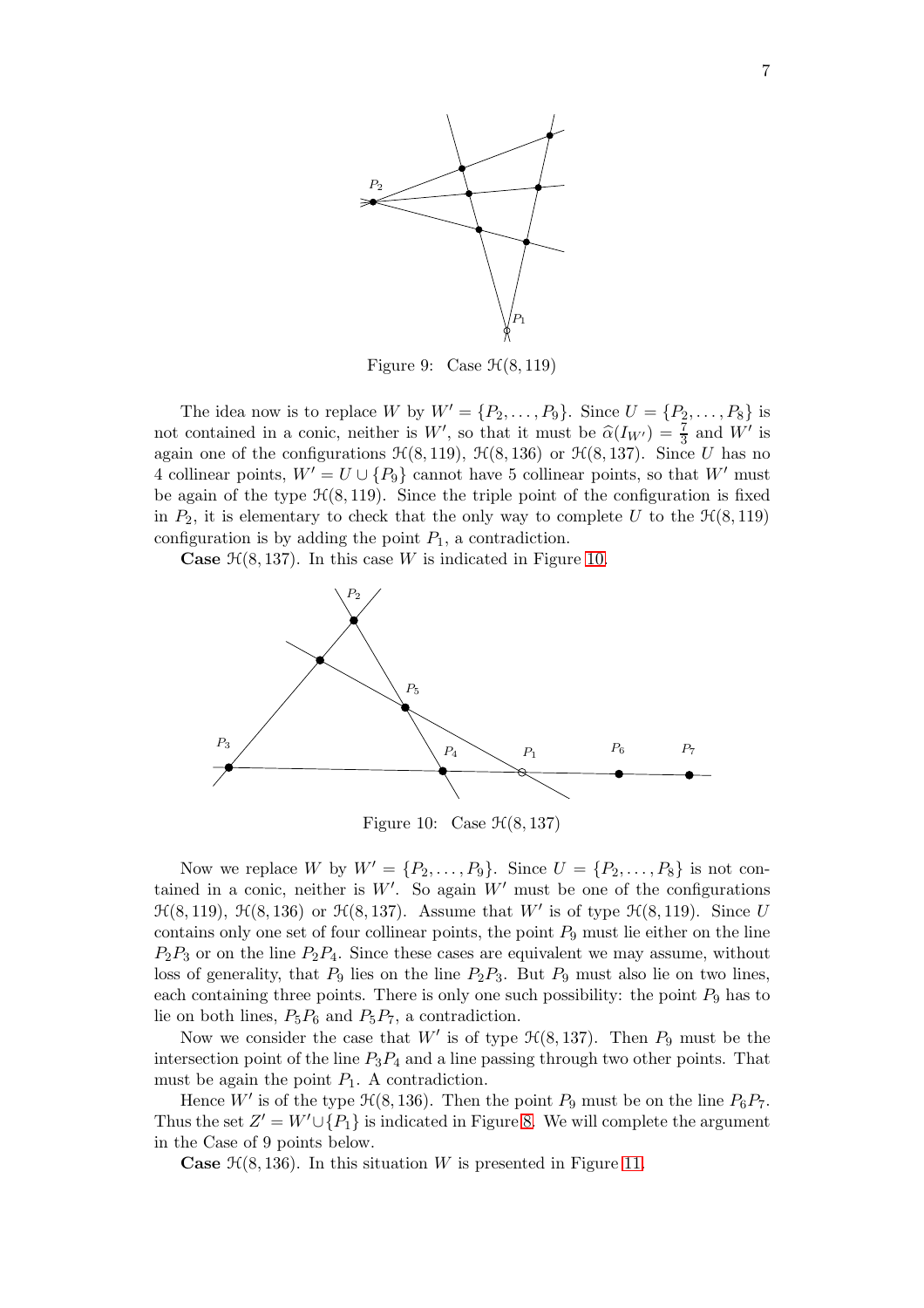<span id="page-7-0"></span>

Figure 11: Case  $\mathcal{H}(8, 136)$ 

<span id="page-7-1"></span>We proceed analogously and show that there are only two possibilities. The set  $Z' = W' \cup \{P_9\}$  is either as in Figure [8,](#page-5-0) or as in Figure [12.](#page-7-1)



Figure 12: The set  $Z'$ 

If Z' is the configuration indicated in Figure [12,](#page-7-1) then  $Z'' = \{P_1, P_3, \ldots, P_9\}$  is the configuration  $\mathcal{H}(8, 118)$  and its Waldschmidt constant is  $\hat{\alpha}(I_{Z''}) = \frac{5}{2} > \hat{\alpha}(I_Z)$ , which is a contradiction.

Now we turn to the final case.

Case of 9 points. From what we have done so far, it follows that the configu-ration presented in Figure [8](#page-5-0) is the only configuration of 9 points with  $2 < \hat{\alpha}(I) < \frac{5}{2}$  $\frac{5}{2}$ . It is not hard to check that in this case  $\hat{\alpha}(I) = \frac{17}{7}$ . We verified hand calculations with Singular, [\[4\]](#page-9-15).

Finally, we claim that there is no configuration of  $s \geqslant 10$  points with  $2 < \hat{\alpha}(I) <$ 5  $\frac{5}{2}$ . Indeed, assume that such a configuration of 10 points exists. Removing the point  $P_{10}$  we obtain a configuration indicated in Figure [13.](#page-7-2) Its Waldschmidt constant is equal  $\frac{17}{7}$ . Removing further the point  $P_1$  we obtain  $\mathcal{H}(8, 136)$  with the Waldschmidt constant equal to  $\frac{17}{7}$ . Adding back the point  $P_{10}$  we obtain a configuration of 9 points with  $2 < \widehat{\alpha}(I) < \frac{5}{2}$  $\frac{5}{2}$ . The argument above shows that it must be  $P_{10} = P_1$ , a contradiction.

<span id="page-7-2"></span>

Figure 13: Case of 9 points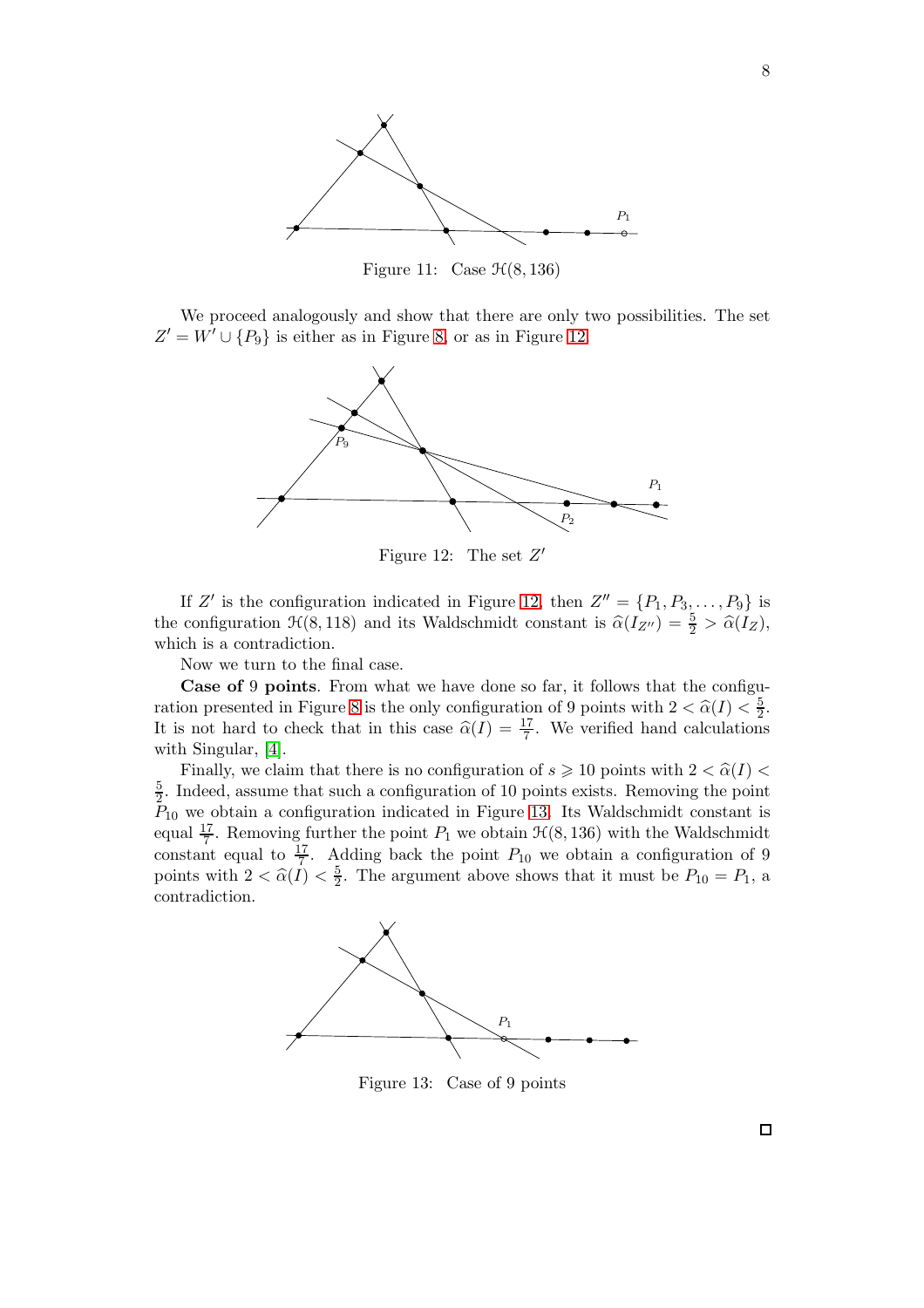#### 3 Initial sequences with first differences equal 2

Now we are in the position to show how Theorem [2.3](#page-2-0) applies towards the proof of Theorem B.

*Proof of Theorem B.* Assume to the contrary, that there exists a planar point configuration  $Z = \{P_1, \ldots, P_s\}$  with radical ideal  $I = I_Z$  such that

$$
\alpha(I^{(m+i)}) - \alpha(I^{(m+(i-1))}) = 2
$$

for  $i = 1, 2, 3, 4$  and such that Z is not contained in a conic. Then the inequality [\(1\)](#page-2-1) immediately implies that

$$
\widehat{\alpha}(I) \leqslant \frac{7}{3}.
$$

By Theorem A it must be then  $s \leq 8$ . On the other hand it must be  $s \geq 6$ . Hence we must be in one of the cases listed in Theorem [2.3.](#page-2-0) It follows from the discussion in [\[14,](#page-9-9) Remark 5.11] that the sequence  $\alpha(I^{(m)})$  in all these cases is determined by a finite number of initial terms. With some more effort one can in fact verify that in each of these cases the sequence of first differences

$$
\alpha(I^{(m)}) - \alpha(I^{(m-1)}),
$$
 with  $\alpha(I^{(0)}) = 0$ 

of the initial sequence of I is periodic with the period  $\pi = (a_1, \ldots, a_\ell)$  of length  $\ell$  of one of the following shapes:

- $\mathcal{H}(6, 10)$ :  $\ell = 2, \pi = (3, 1),$
- $\mathcal{H}(6, 2)$ ,  $\mathcal{H}(6, 5)$ ,  $\mathcal{H}(7, 13)$ ,  $\mathcal{H}(7, 21)$ ,  $\mathcal{H}(7, 29)$ ,  $\mathcal{H}(8, 119)$ ,  $\mathcal{H}(8, 137)$ :  $\ell = 3$ ,  $\pi = (3, 2, 2),$
- $\mathcal{H}(6,9)$ :  $\ell = 4$ ,  $\pi = (3,2,2,2)$ ,
- $\mathcal{H}(7, 17) : \ell = 7, \pi = (3, 2, 2, 3, 2, 2, 2).$

We omit easy but tedious calculations. Since in none of the listed cases a subsequence of 4 consecutive 2's appears, this contradicts the initial assumption and completes the proof of Theorem B.  $\Box$ 

**Remark 3.1.** Note that the configuration  $\mathcal{H}(6,9)$  shows that three consecutive differences of 2 are possible without forcing  $Z$  to be contained in a conic. This was already observed in the discussion in [\[8,](#page-9-11) Lemma 4.12].

The bound  $\hat{\alpha}(I) < \frac{5}{2}$  taken on in Theorem [2.3](#page-2-0) might appear a bit incidental. However, already the list in [\[16\]](#page-9-10) exhibits a considerable number of cases with  $\widehat{\alpha}(I) = \frac{5}{2}$ . Moreover, a number of experiments we have run for  $s \geq 9$  points show that it might be significantly more difficult to chart all configuration of points with Waldschmidt constants  $\widehat{\alpha}(I) \geq \frac{5}{2}$  $\frac{5}{2}$  and the problem might require some new methods. On the other hand, in the view of results obtained so far it is tempting to conclude this note with the following question.

Problem 3.2. Is the set of Waldschmidt constants of all planar point configurations well-ordered?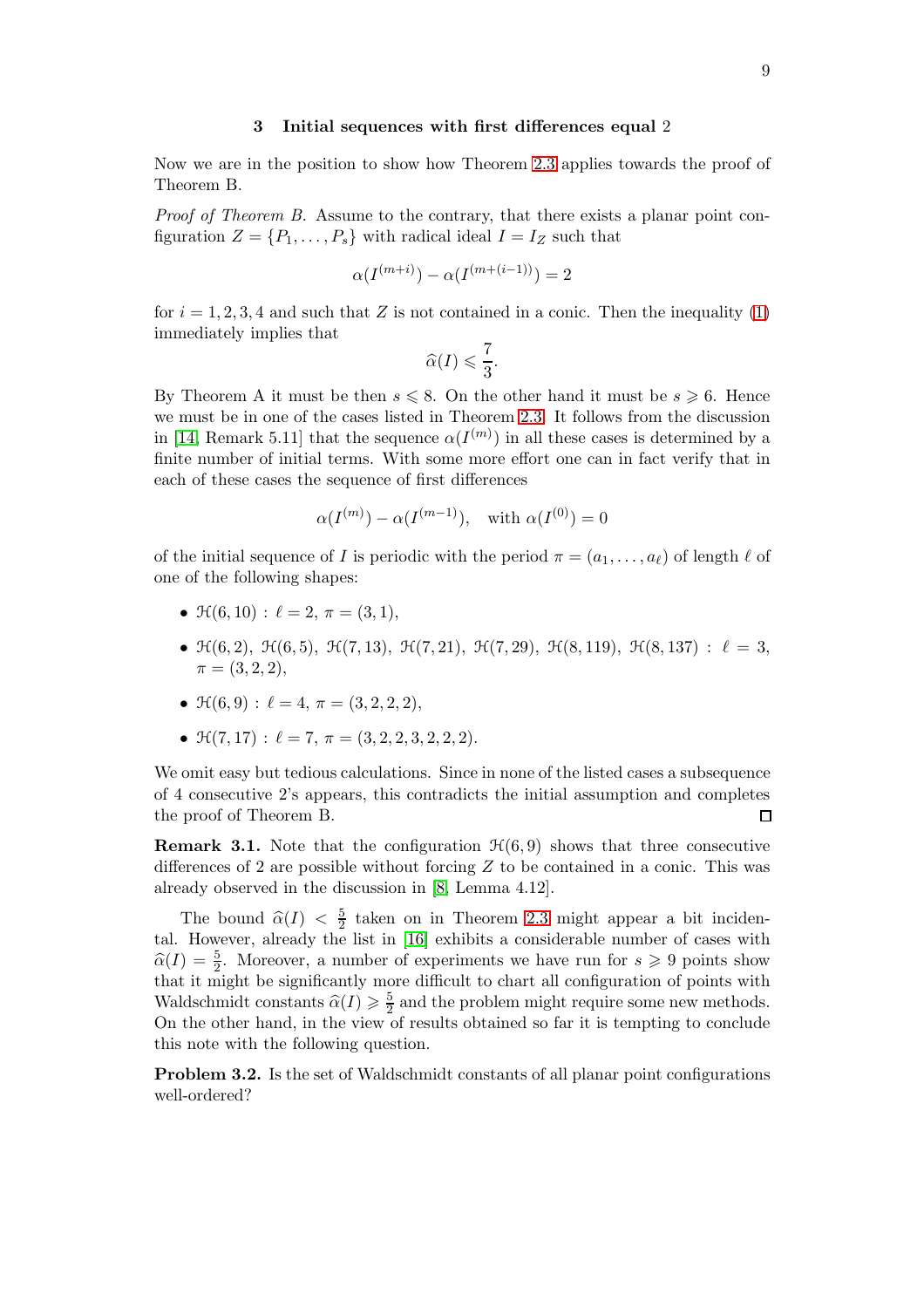Acknowledgement. These notes originated from discussions held during two workshops organized at the Banach Center in Bedlewo and in Lanckorona. The final version of the paper was prepared during the Simons Semester on algebraic geometry in IMPAN and was partially supported by the grant 346300 for IMPAN from the Simons Foundation and the matching 2015-2019 Polish MNiSW fund.

Additionally, the research of Szpond was partially supported by National Science Centre, Poland, grant 2014/15/B/ST1/02197.

We would like to thank Marcin Dumnicki, Brian Harbourne and Tomasz Szemberg for helpful conversations.

#### References

- <span id="page-9-4"></span>[1] Bocci, C., Franci, B.: Waldschmidt constants for Stanley–Reisner ideals of a class of simplicial complexes, J. Algebra Appl. Vol. 15, No. 6 (2016) 1650137 (13 pages)
- <span id="page-9-5"></span>[2] Bocci, C., Cooper, S., Guardo, E., Harbourne, B., Janssen, M., Nagel, U., Seceleanu, A., Van Tuyl, A., Vu, T.: The Waldschmidt constant for squarefree monomial ideals, J. Algebraic Combin. 2016, DOI: 10.1007/s10801-016-0693-7
- <span id="page-9-12"></span>[3] Chudnovsky, G. V.: Singular points on complex hypersurfaces and multidimensional Schwarz Lemma, Seminaire de Theorie des Nombres, Paris 1979–80, Seminaire Delange-Pisot-Poitou, Progress in Math vol. 12, M.-J. Bertin, editor, Birkhauser, Boston-Basel-Stutgart 1981
- <span id="page-9-15"></span>[4] Decker, W., Greuel, G.-M., Pfister, G., Schönemann, H.: SINGULAR 4-0-2 — A computer algebra system for polynomial computations, http://www.singular.uni-kl.de (2015)
- <span id="page-9-2"></span>[5] de Fernex, T., Küronya, A., Lazarsfeld, R.: Higher cohomology of divisors on a projective variety, Math. Ann. 337 (2007), 443–455
- <span id="page-9-13"></span>[6] Demailly, J.-P.: Formules de Jensen en plusieurs variables et applications arithm´etiques, Bull. Soc. Math. France 110 (1982), 75–102
- <span id="page-9-6"></span>[7] Dumnicki, M., Harbourne, B., Szemberg, T., Tutaj-Gasińska, H.: Linear subspaces, symbolic powers and Nagata type conjectures, Adv. Math. 252 (2014), 471–491
- <span id="page-9-11"></span>[8] Dumnicki, M., Szemberg, T., Tutaj-Gasińska, H.: Symbolic powers of planar point configurations, J. Pure Appl. Alg. 217 (2013), 1026–1036
- <span id="page-9-0"></span>[9] Dumnicki, M., Szemberg, T., Tutaj-Gasińska, H.: Symbolic powers of planar point configurations II, J. Pure Appl. Alg. 220 (2016), 2001–2016
- <span id="page-9-3"></span>[10] Ein, L., Lazarsfeld, R.: Asymptotic syzygies of algebraic varieties, Invent. Math. 190 (2012), 603–646
- <span id="page-9-1"></span>[11] Ein, L., Lazarsfeld, R., Mustată, M., Nakamaye, M., Popa, M.: Asymptotic invariants of base loci, Ann. Inst. Fourier (Grenoble) 56 (2006), 1701–1734
- <span id="page-9-14"></span>[12] Esnault, H., Viehweg, E.: Sur une minoration du degré d'hypersurfaces s'annulant en certains points, Ann. Math. 263 (1983), 75–86
- <span id="page-9-8"></span>[13] Fekete, M.: Über die Verteilung der Wurzeln bei gewissen algebraischen Gleichungen mit ganzzahligen Koeffizienten, Math. Z. 17 (1923), 228–249
- <span id="page-9-9"></span>[14] Geramita, A.V., Harbourne, B., Migliore, J.: Classifying Hilbert functions of fat point subschemes in  $\mathbb{P}^2$ , Collect. Math. 60 (2009), 159-192
- <span id="page-9-7"></span>[15] Guardo, E., Harbourne, B., Van Tuyl, A.: Asymptotic resurgences for ideals of positive dimensional subschemes of projective space, Adv. Math. 246 (2013), 114–127
- <span id="page-9-10"></span>[16] Harbourne, B.: The atlas of Waldschmidt constants, http://www.math.unl.edu/∼bharbourne1/GammaFile.html